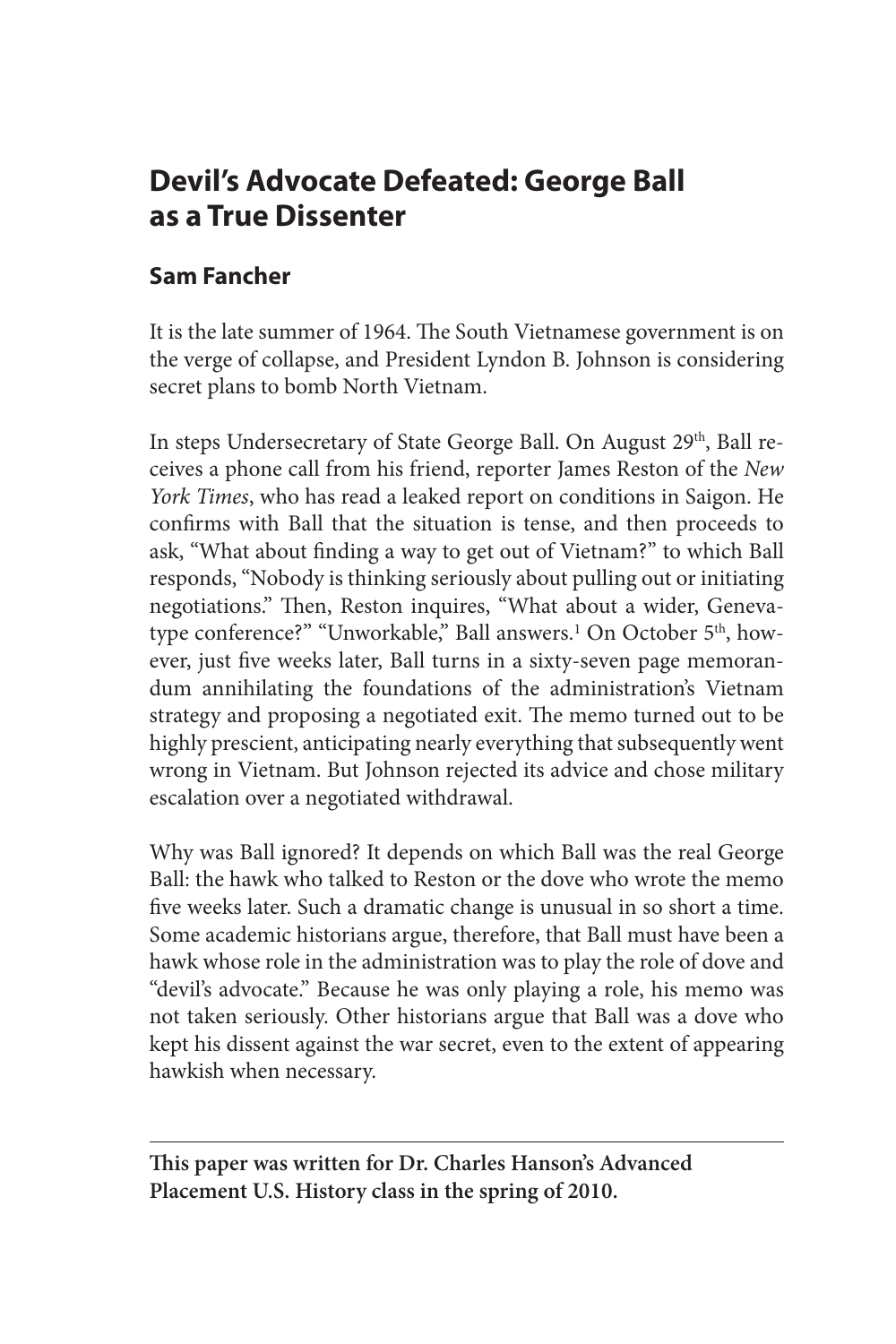#### 40 Sam Fancher

Some historians argue that Ball's advice was ignored because his dissent was merely staged for effect. Yet the text of Ball's October 5<sup>th</sup> memo and the word of his colleagues strongly suggest that his dissent was in fact genuine. There are alternative explanations for why Ball was referred to as a devil's advocate, why the memo was delayed, and why Ball never tried to mobilize support for it.

#### **The Devil's Advocate Thesis**

After Ball retired in 1966 from his post as Undersecretary of State, he became widely known for having served as the Johnson administration's devil's advocate. A devil's advocate is someone who presents one opinion in order to test the strength of the opposite opinion. According to the devil's advocate thesis, Ball presented "dove" opinions for the "hawks" in the Johnson administration to practice defeating, and his warnings against Operation Rolling Thunder and other escalatory measures were ignored because these warnings were just an exercise and not Ball's true beliefs. In Johnson's memoir, *The Vantage Point*, he claims that Ball "often in our meetings…spoke in opposition to one proposal or another…[and] played the role of devil's advocate frequently."2 In *Choosing War*, Fredrik Logevall asserts that Ball "had been appointed a 'house dove,' a resident devil's advocate…who could be safely counted on to remain on the team, come what may."3 And in *Dereliction of Duty*, H. R. McMaster argues that "[Johnson] and his closest advisers viewed Ball's opinion skeptically, as if he were a devil's advocate who was only fulfilling his task as the lone dissenter."4 This understanding of Ball as the Johnson administration's devil's advocate became so widespread that when Ball died in 1994, the headline of his obituary in the *New York Times*—one of the most respected newspapers in the world—read: "George W. Ball dies at 84; Vietnam's Devil's Advocate."5 The devil's advocate thesis is clearly an enduringly popular one that deserves further examination.

According to the devil's advocate thesis, Ball's dissent was nothing more than the arguments raised by someone whose job it was to voice a position (which he himself might or might not believe in) for the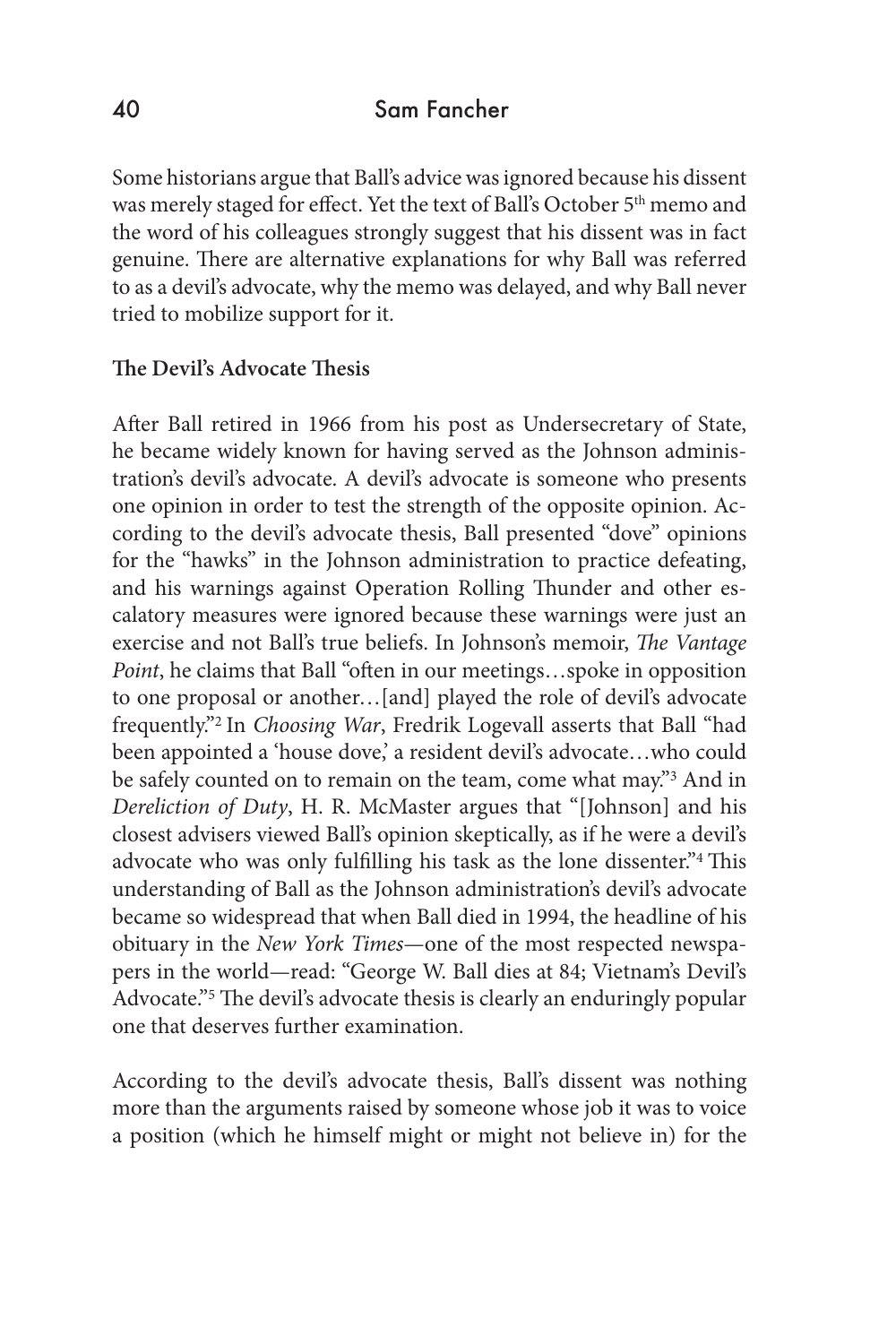sake of argument. Ball wrote memoranda cautioning against escalation because the president had requested them, not because Ball himself believed in them. It was as a devil's advocate that Ball completed his memo to Johnson on October 5<sup>th</sup>, 1964, questioning the assumptions in the plans for an air offensive against North Vietnam. The plans were put forward by Robert McNamara, Johnson's Secretary of Defense, and were meant to damage North Vietnam's future negotiating position and to help the South Vietnamese people and government recover their morale. According to Logevall, "The 5 October memorandum had been requested by Johnson at an NSC meeting some two weeks earlier…[and Johnson had] instructed the undersecretary to shoot holes in the contingency plans for stepped-up action. ..."<sup>6</sup>

All the sources agree that Johnson did not read this memo until late February of 1965. By then it was too late, however, because Johnson had approved Operation Rolling Thunder on February 13<sup>th</sup> and bombing began on March 2<sup>nd</sup>. On March 8<sup>th</sup>, the first contingent of U.S. Marines landed at Da Nang. Those who believe in the devil's advocate theory argue that if Ball had been honestly trying to persuade Johnson to question the assumptions of the administration's Vietnam policy (rather than just performing an assigned rhetorical task), then he would not have waited for almost five months to elapse before making sure that the president read it. Logevall, for example, asks:

*Why did Ball never make any attempt to get his October memorandum to the president, especially given that it had been written at Johnson's behest…? Why did Ball make no effort to get it into Johnson's hand during the critical policy discussions in November? Or in December? Nor did Ball make any attempt to build support for his position within the foreign-policy establishment….*<sup>7</sup>

Those who believe in the devil's advocate theory conclude that Ball didn't attempt to get his memo to the president because he had no personal conviction in what he wrote. He had already performed his task by writing the memo. Therefore, because he was just a devil's advocate "acting as a good lawyer for the president by developing dispas-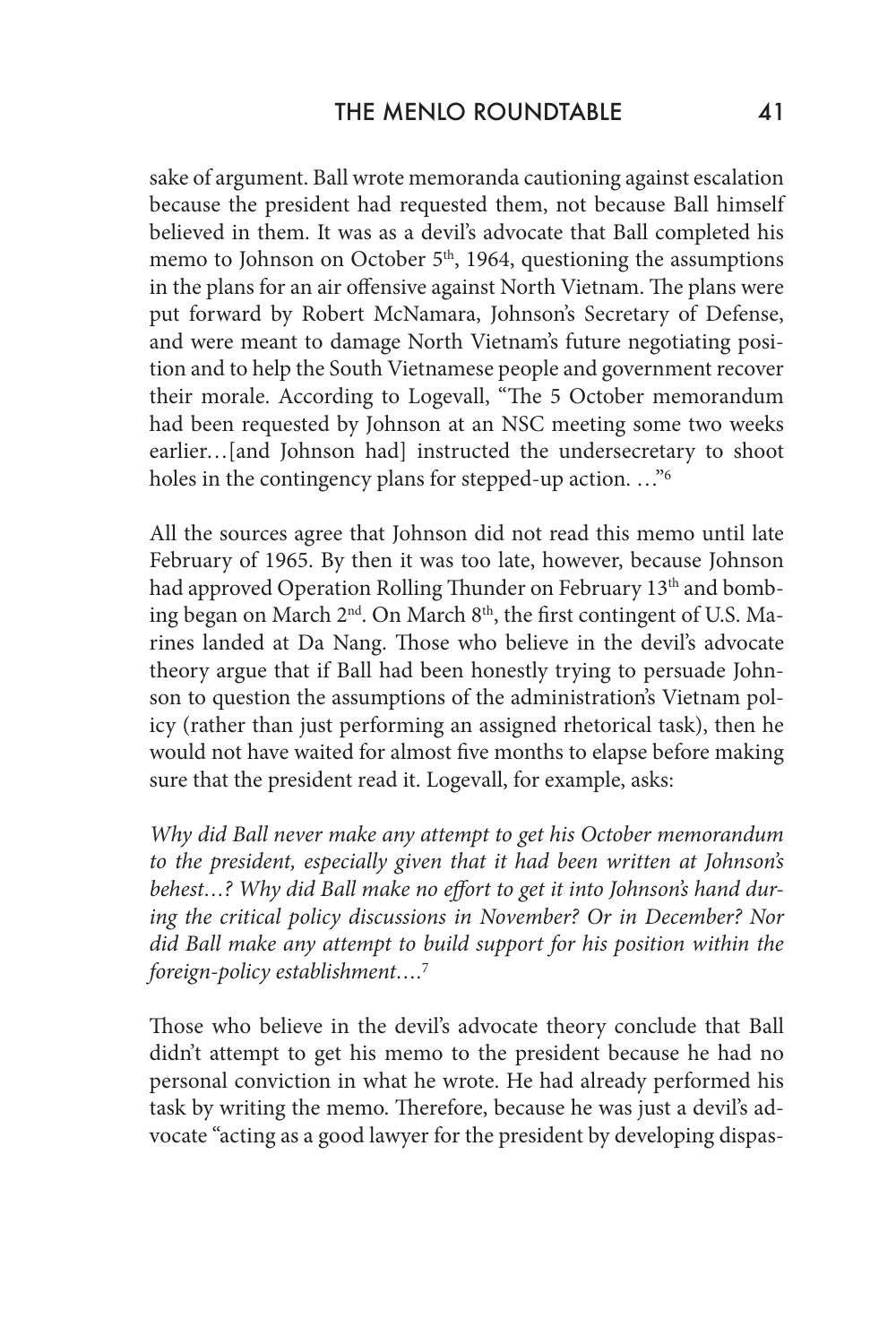### 42 Sam Fancher

sionately an argument diametrically opposed to McNamara's," Ball's memos were never meant to persuade Johnson or his pro-war advisers to withdraw American forces from Vietnam.8 Ball was just providing a counterpoint ultimately meant to strengthen McNamara's recommendations for escalation in Vietnam.

#### **A True Dissenter**

There are two reasons why calling Ball a devil's advocate is misleading, however. First of all, the term implies that Ball was not a true believer in his own dissent. However, both the tone of Ball's dissenting memoranda and the testimony of his colleagues indicate the opposite. Secondly, the term implies that Ball was assigned the job, but there is strong evidence to the contrary. It may well be that he was only referred to as a devil's advocate in order to preserve the appearance of unanimity among Johnson's advisers.

According to the traditional definition, a devil's advocate is assigned the worse side of a debate for the sake of argument. He does not truly believe in his own position but argues for it anyway in order to strengthen the other side. If Ball were truly a devil's advocate in this sense, his memo's goal would be only to point out weaknesses in Mc-Namara's plans beforehand, so that there would be enough time to fix them and ultimately make the air offensive stronger. Ball's October 5<sup>th</sup> memo, however, aims at completely dismantling McNamara's case. It cites several critical reasons why the U.S. should not begin an air offensive against North Vietnam: there is no proof that bombing North Vietnam will improve the morale or government of South Vietnam; bombing will not necessarily stop North Vietnam from sending forces and supplies into South Vietnam; bombing might make the U.S. look like a bully for bombing a small, poor nation and thereby weaken, not strengthen, the U.S. position in negotiations; bombing might provoke a North Vietnamese counter-assault that could only be answered by U.S. ground troops or nuclear weapons; bombing would unite feuding Communist countries against us; and finally, bombing North Vietnam might provoke China into entering the war.<sup>9</sup> Instead of testing and refining the arguments for an air offensive, Ball's objections damage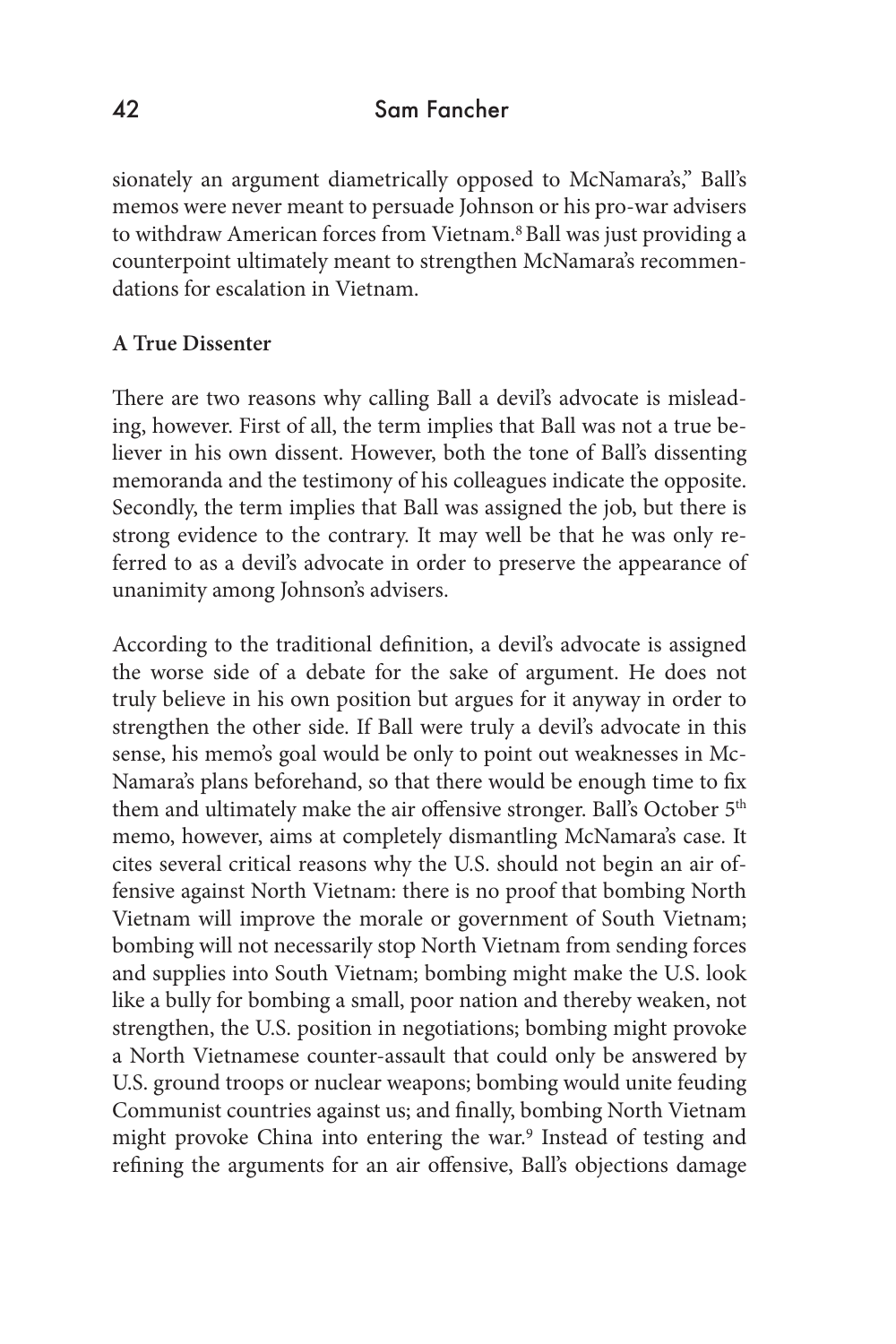them so thoroughly that none can be restored to full strength, at least in retrospect. His memo should therefore not perhaps be dismissed as the work of a devil's advocate.

Furthermore, in the same October 5<sup>th</sup> memo, Ball urges a course of action that a devil's advocate would not. He does not just question the policy of escalation but forcefully promotes that of a political settlement. An examination of the tone of part two of Ball's memo ("The Problems and Possibilities of a Political Solution") reveals his convictions. Ball proposes diplomatic measures, frequently opening his thoughts with "We should…" or "I suggest…" or "I think…" or "I am convinced…" On the last page of the memo, he says: "What I am urging is that our Southeast Asian policy be looked at in all aspects and in the light of our total world situation."10 By directing the administration towards a policy of negotiation, Ball is moving beyond the devil's advocate role of shooting "holes in the contingency plans for stepped-up action…."11 He sounds less and less like a devil's advocate who, according to McMaster, acts "as a good lawyer for the president by developing dispassionately an argument…" and more and more like someone who speaks for himself by using the first person to express his genuine beliefs.12

Finally, the evidence given by members of the Johnson administration who worked most closely with Ball suggests how strongly he believed in his own dissent. McNamara and McGeorge Bundy were two members of the three-man group that frequently met with Ball and Johnson to discuss top-secret matters. (The third was Secretary of State Dean Rusk.) McNamara and Bundy knew Ball best and were constantly exposed to his dissent. If anybody were to accuse Ball of being a devil's advocate, it would be these two. Yet McNamara said that Ball's memos were the efforts "of an honest man pushing through a series of propositions that deserved thorough debate at the highest levels," and that Ball "...had our respect—but he deserved more than that."<sup>13</sup> Bundy also defended Ball's motives, saying, "Why do people hassle around with [Ball's] motives? …I think George should be taken on [his] merits. …"14 Also, until the end of 1965 McNamara and Bundy were both pro-escalation "hawks" in the Johnson administration. They were part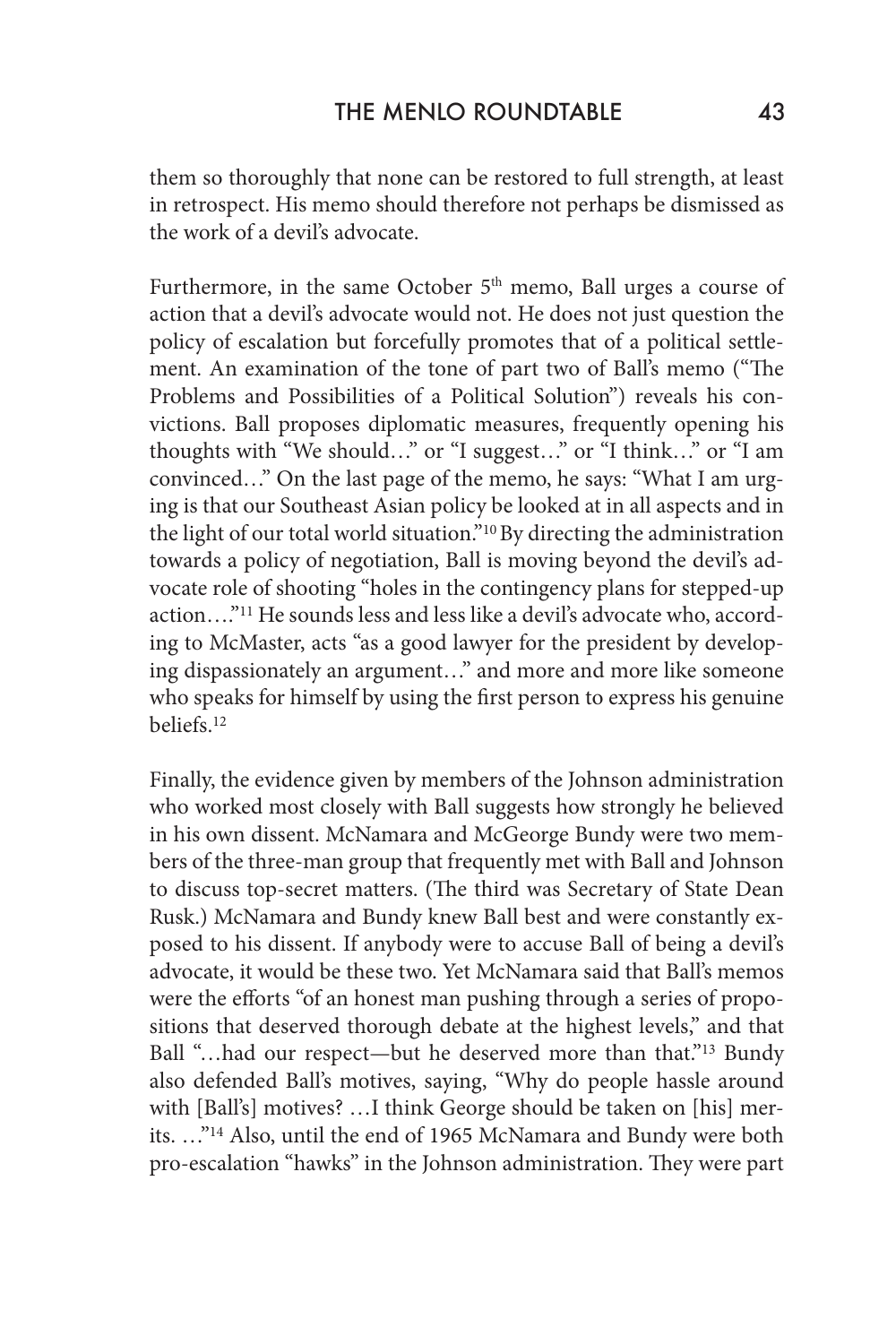#### 44 Sam Fancher

of the reason for the Vietnam War. If anybody were to expose Ball as just a devil's advocate who was assigned the job of giving what turned out to be the correct advice, it would be the men who knew Ball well and who gave Johnson what turned out to be disastrous advice. Downplaying Ball's dissent and calling his warnings the exercise of a devil's advocate might make their own actions in those years look more excusable, because then people would say that nobody knew what would happen. Yet, as shown in these quotes, McNamara and Bundy didn't take that tack. Instead, they credited the strength of Ball's convictions. Their testimony suggests Ball was not a true devil's advocate.

#### **Codename: Devil's Advocate**

If Ball was never assigned the job of devil's advocate or saw himself in that role, then how did he acquire the label? The most likely explanation involves Johnson's way of running his staff. According to Larry Berman, in *Planning a Tragedy*, "Johnson's operating style incorporated a preoccupation with secrecy, a need for controlling information both to and from the White House…an emphasis on consensus and team play, and a tight rein on the White House staff."15 George Reedy, Johnson's longtime press secretary, said that Johnson "abhorred dissent."<sup>16</sup> Johnson needed his White House to present a unified front regardless of any internal disagreements. Therefore, Ball's dissent could not become public knowledge.

Secret information, however, was often leaked from the White House to the press. Furthermore, it was inevitable that there would be meetings attended by other less-trusted advisers who weren't a part of the "Awesome Foursome."17 The Johnson administration therefore came up with a plan to refer to Ball as "the devil's advocate" and his notorious memo as "the devil's advocate paper" in front of others as a way to hide the fact that Ball was working on a dissenting position he truly believed in. According to notes from a White House meeting on November 19, 1964, "Mr. McGeorge Bundy commented that work had not advanced on the 'devil's advocate' exercise. …Mr. Rusk and Mr. William Bundy responded that the 'devil's advocate' exercise had made some progress under Mr. Ball."18 Aside from Johnson, Rusk, McNamara, Ball, and the Bundys, the attendance list at the meeting in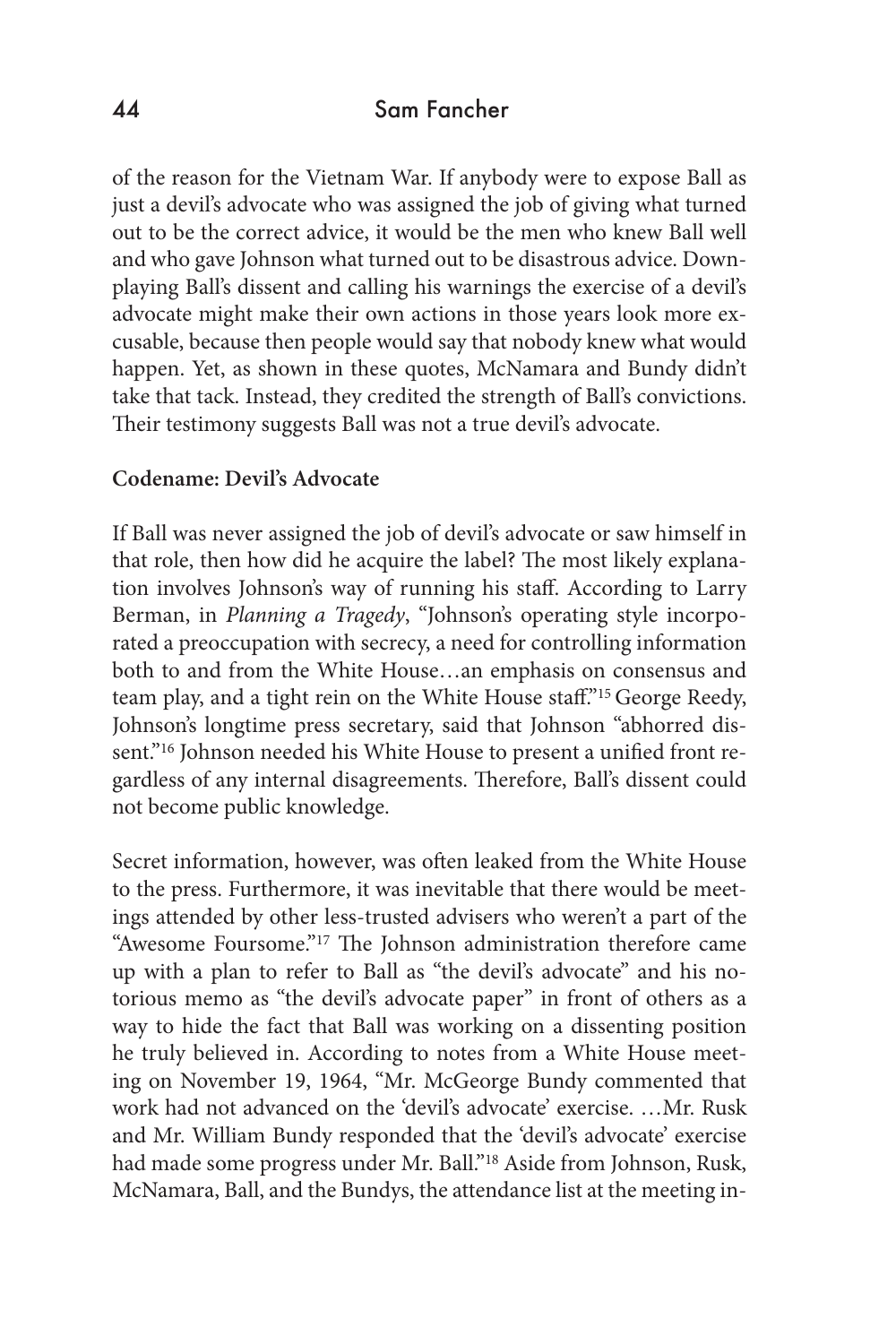cluded Vice-President Hubert Humphrey, CIA director John McCone, Under Secretary of Defense Cyrus Vance, and NCS staffer Bromley Smith.<sup>19</sup> Perhaps the term "devil's advocate" was used in this meeting because Johnson did not want some of these other men to know about the depth of Ball's convictions.

In his memoir, *The Past Has Another Pattern*, Ball himself claims that the label was given to him and his memos for the sake of secrecy and the appearance of consensus:

*To negate any impression of dissent among the top hierarchy, President Johnson announced that he would refer to me as the 'devil's advocate,' thus providing an explanation for anyone outside the government who might hear that I was opposing our Vietnam policy. Though that ruse protected me, I was irked when some academic writers later implied that my long-sustained effort to extricate us from Vietnam was merely a stylized exercise by an in-house 'devil's advocate.' Thus are myths made. Not one of my colleagues ever had the slightest doubt about the intensity of my personal convictions.*<sup>20</sup>

Ball clearly states that Johnson assigned him the name but not the role of devil's advocate. A person who believes in the devil's-advocate theory might suggest that Ball is being self-serving here, that he really was just a devil's advocate now trying to rewrite the past in order to look wiser. If Ball were a devil's advocate, then it wouldn't have mattered if someone outside found out about his "stylized exercise." There is, however, evidence that Ball actually did take measures at the time to keep his opposition secret. On the cover page of his October 5<sup>th</sup> memo, Ball addresses Rusk, McNamara, and McGeorge Bundy: "The paper has the obvious limitations of a personal effort drafted mostly late at night and without the benefit of staffing." Furthermore, Ball states,"Only five copies of this document have been prepared…[and it] should not be discussed outside the four of us. …"21 Ball took these precautionary measures to keep his dissent secret, not because he enjoyed working secretly, alone and at night. Indeed, taking those measures was disadvantageous to his work: he couldn't have staffers help with the research, and he had to work at night, when he was tired, instead of during the day, when others might see what he was writing. Therefore, the memo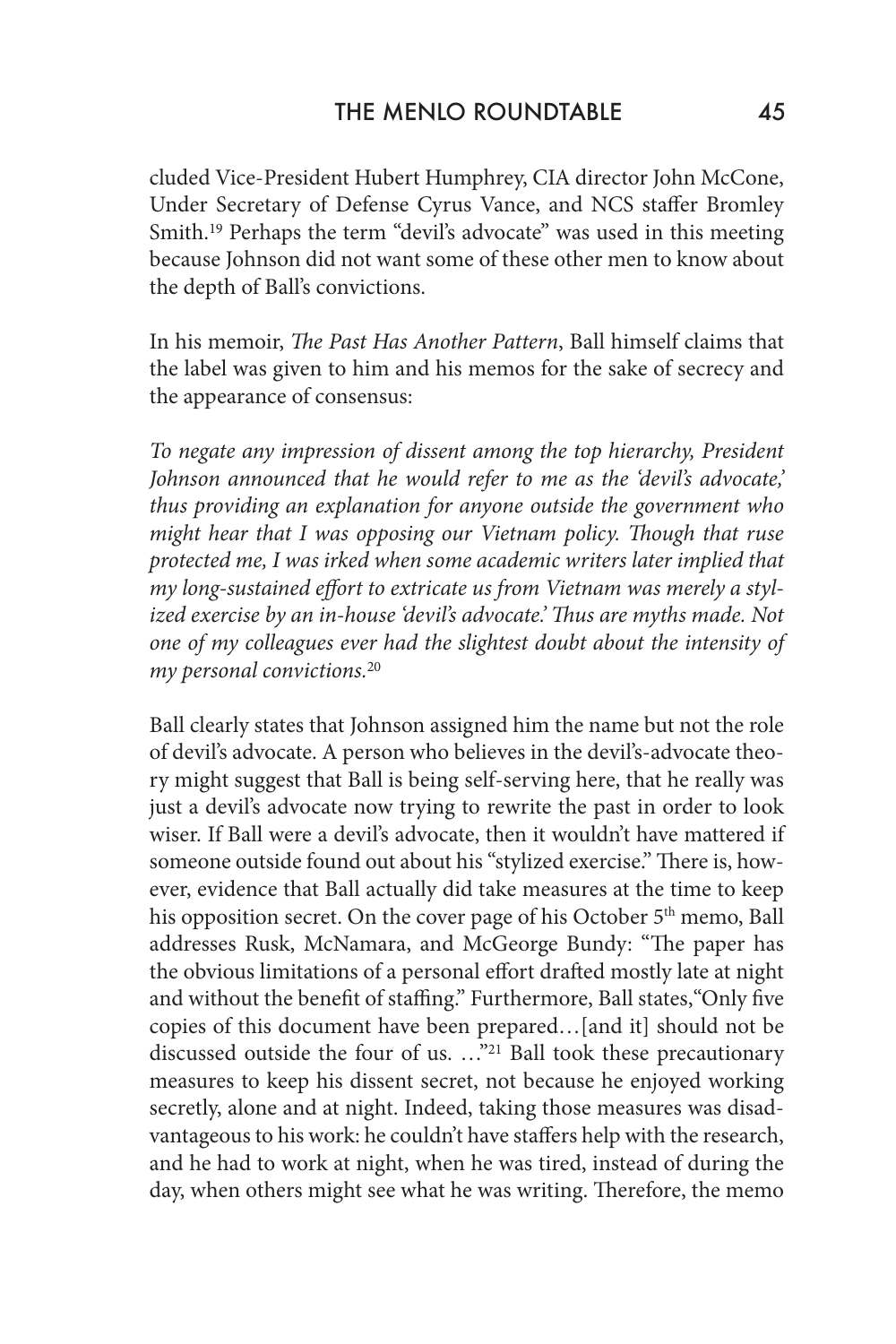also supplies evidence supporting Ball's claim that "devil's advocate" was not his actual role, but a deliberately misleading title given to him in order to mask his personal convictions against the air offensive—in a word, a ruse.

### **Rejected, Alone, and Ignored**

Ball's explanation for the origins of the devil's advocate label is plausible and supported by evidence. However, if we accept that Ball really was a secret dissenter who was committed to his opposition, then we have to answer Logevall's question: Why didn't Ball get his October 5<sup>th</sup> memo to Johnson until February 24<sup>th</sup>, 1965?<sup>22</sup> First of all, Ball's memo was rejected out of hand by McNamara, Bundy, and Rusk. Ball writes, "My colleagues were dead set against the views I presented and uninterested in the point-by-point discussion I had hoped to provoke." Ball also remarks, "McNamara, in particular, was absolutely horrified. He treated it like a poisonous snake…He really just regarded it as next to treason. …"23 These advisers were not going to pass his memo on to the president, and Ball himself, respectful of the chain of command, didn't want to go around the proper channels by delivering it himself. Secondly, Ball's memo coincided directly with the final weeks of the 1964 presidential election, and Ball did not want to pull Johnson's focus away: "I didn't press to show it to the President, because he was occupied with the campaign at that time."24

Logevall also asks why Ball did not try to get other members of the foreign policy staff to support his position. Ball definitely needed outside supporters, because otherwise he would have to debate alone against the hawks—McNamara, Rusk, Bundy, and Johnson himself. The problem is that if Ball had attempted to build support outside, then his memo and his position would have been exposed, and Johnson wanted any dissent within his administration kept secret. Any such disclosure would surely have angered Johnson: in February of 1965 he became furious with Humphrey for submitting a memo against escalation and for openly voicing his concerns at an NSC meeting. He punished Humphrey by banning him from all Vietnam discussions.25 Johnson deeply valued the appearance of unanimity: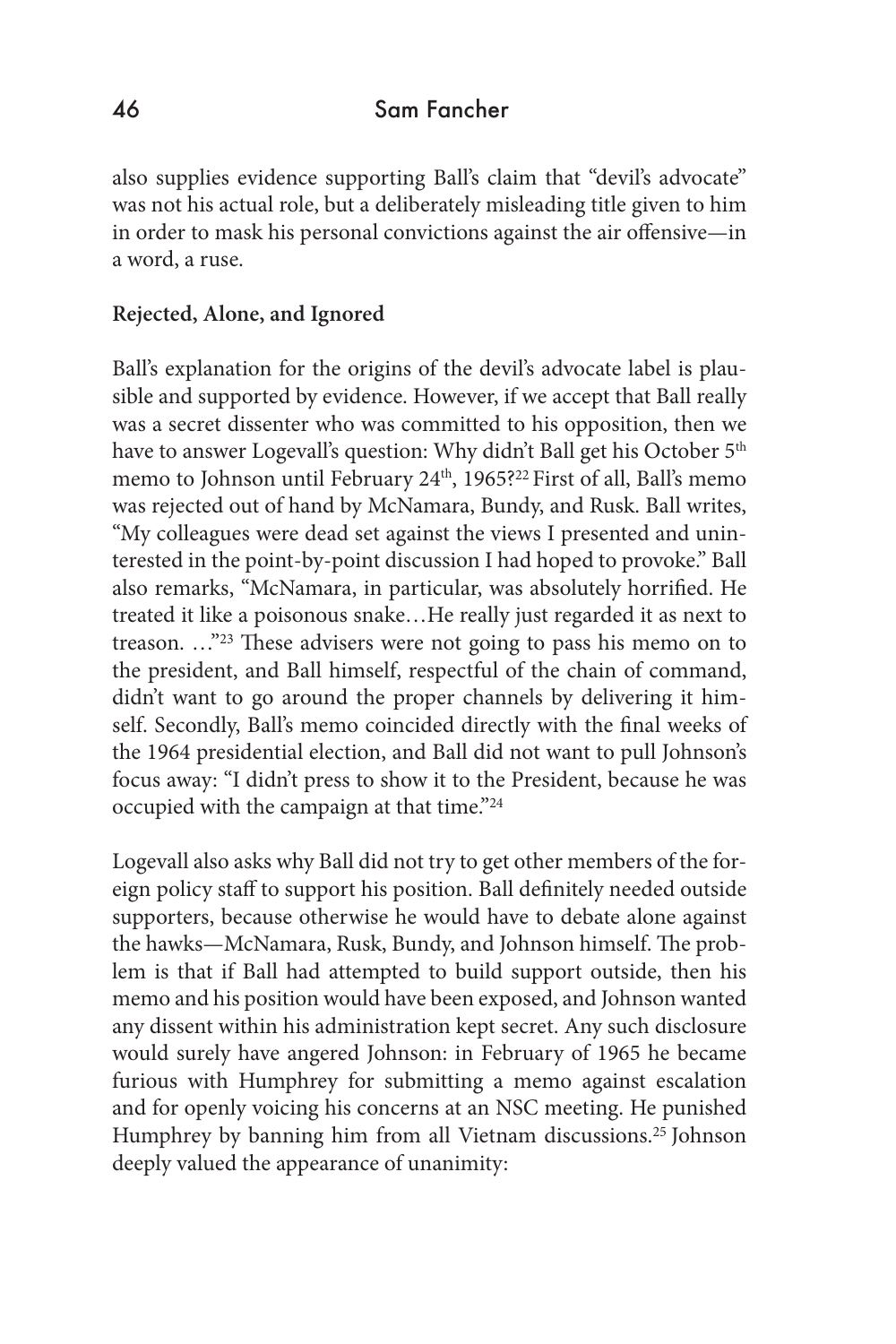## THE MENIO ROUNDTABLE 47

*I served [Kennedy] loyally, as I would have wanted my Vice-President to serve me. We did not always see things in the same light. I did not always agree with everything that happened in his administration. But when I did disagree with the President, I did so in private, and man to man.*<sup>26</sup>

If Ball had tried to get support for his dissent from outside the Awesome Foursome, Johnson would have excluded him as well. Any support Ball had managed to get would have been useless:

*The effectiveness of my opposition to the war—or even my ability to retain the ear of the President—had depended on Johnson's confidence that I would never betray or embarrass him. That was the condition on which I could continue to participate in discussions and have access to the intelligence information that enabled me to argue my case with some authority.*<sup>27</sup>

So Ball's memo went ignored until after the decision to authorize the air offensive, which happened on February 13<sup>th</sup>, 1965. Rolling Thunder would make it much harder to negotiate the settlement that Ball recommended in his memo.28

#### **Conclusion**

In the end Johnson finally did see Ball's memo. Why did he reject it? There are many possible answers to this question, but it seems to me that the devil's advocate answer is unlikely. As presented here, there is plenty of evidence to support the idea that Ball was not a devil's advocate, but only called that to mask his dissent, and that he was the only dissenter in Johnson's hawkish circle of advisers. However, this brings us back to the original question: why did the hawks ignore Ball? Ball has been noted by almost everyone to be an extremely loyal man. Logevall notes that "Johnson identified that key part of the George Ball persona: his unswerving loyalty. The president knew that, whatever Ball might feel inside, outwardly he would faithfully present the administration's position."29 Everyone knew that even though the preponderance of the evidence was on Ball's side, his loyalty meant he would never go to the press with his dissent no matter how well-reasoned it was or how much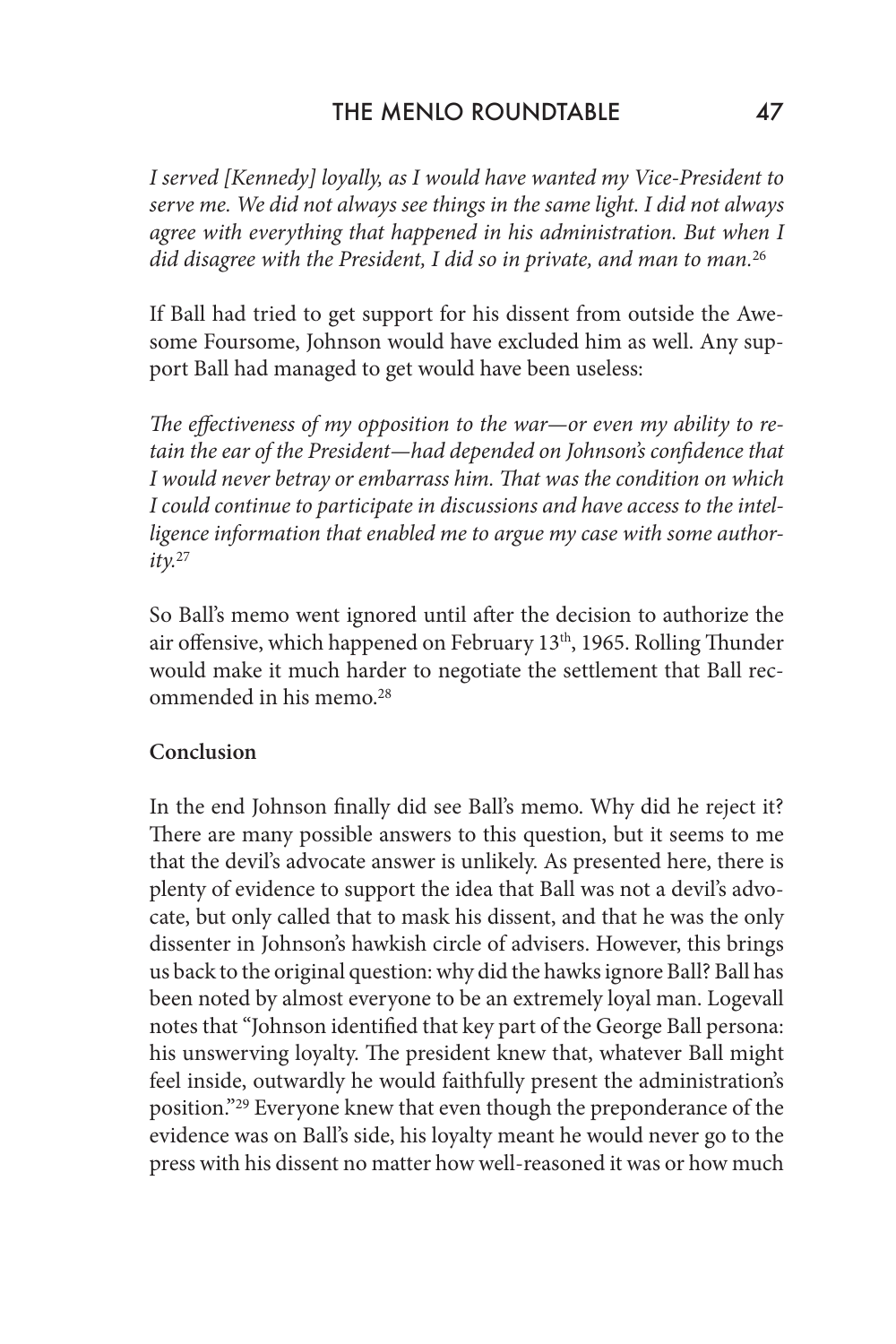he believed in it. Having this luxury meant, perhaps, that Johnson and his advisers were never forced by the prospect of public embarrassment to fully and honestly address the dissent in Ball's October 5<sup>th</sup> memo. If this is true, the irony would be a sobering one: the loyalty of a wise and respected man is ultimately to blame for the Vietnam War.

## **Notes**

1. Fredrik Logevall, *Choosing War: The Lost Chance for Peace and the Escalation of the War in Vietnam* (Berkeley: University of California Press, 2001), 229.

2. Lyndon Baines Johnson, *The Vantage Point* (New York: Holt, Rinehart And Winston, Inc., 1971), 389.

3. Logevall, 248-249.

4. H. R. McMaster, *Dereliction of Duty* (New York: HarperCollins, 1997), 167.

5. Robert D. McFadden, "George W. Ball Dies at 84; Vietnam's Devil's Advocate," *New York Times*, May 28, 1994, Obituaries section, New York edition.

6. Logevall, 248-249.

7. Ibid.

8. McMaster, 167.

9. George Ball, *How Valid Are the Assumptions Underlying Our Viet-Nam Policies?* (Washington, 1964), in "Top Secret: The Prophecy the President Rejected," *Atlantic*, July 1972, 38-44.

10. Ibid.

11. Logevall, 249.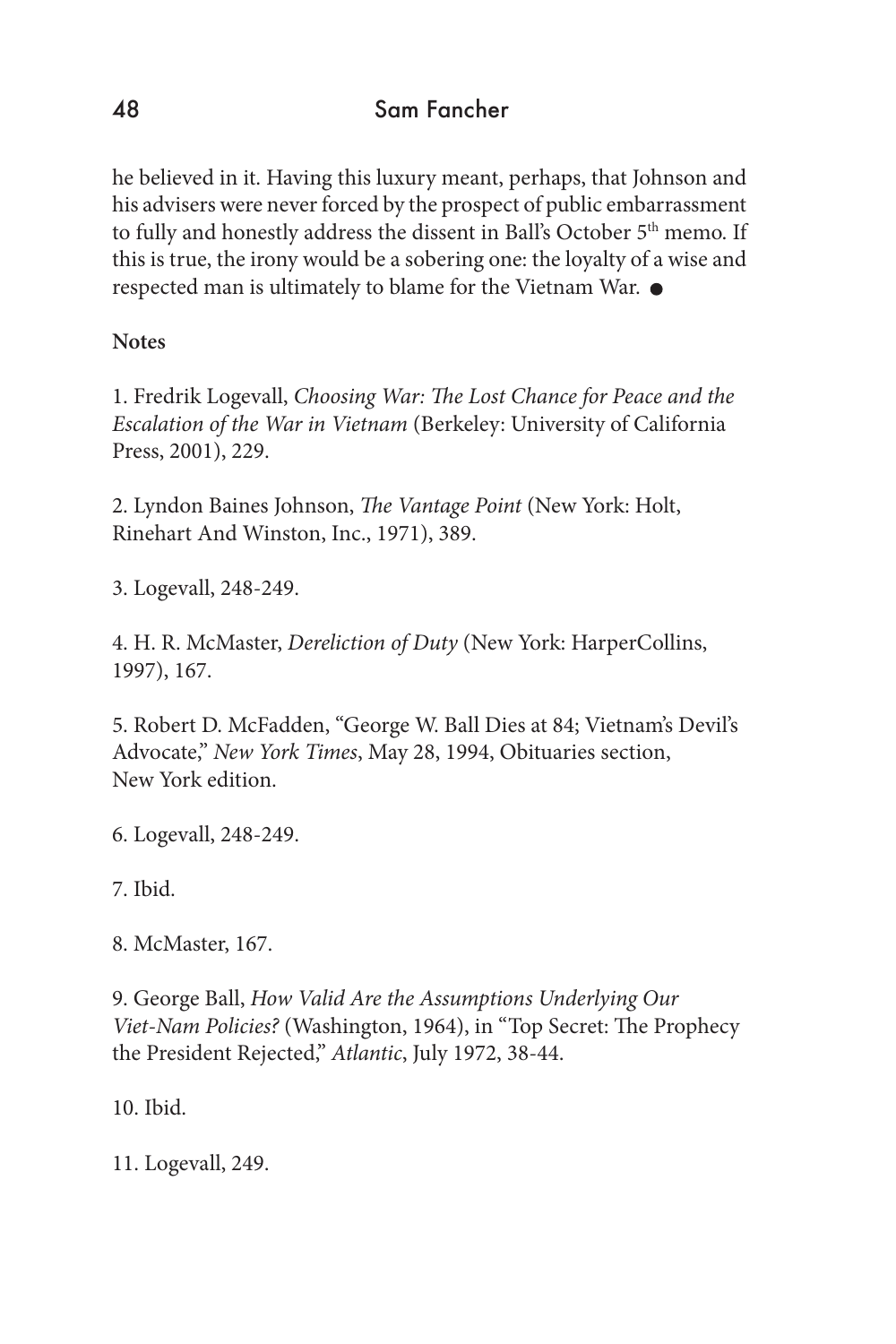12. McMaster, 167.

13. Robert McNamara and Brian VanDeMark, *In Retrospect: The Tragedy and Lessons of Vietnam* (New York: Vintage, 1996), 158; in James A. Bill, George Ball: Behind the Scenes in U.S. Foreign Policy (New Haven: Yale University Press, 1997), 174.

14. Logevall, 249-250.

15. Larry Berman, *Planning A Tragedy: The Americanization of the War in Vietnam* (New York: W.W. Norton & Company, 1982) 4.

16. George Reedy, *Lyndon B. Johnson: A Memoir* (Kansas City: Andrews McMeel Publishing, 1985), 6; in Logevall, 79.

17. "Rusk Still Pulling," *Toledo Blaze*, July 22, 1965, Op-Ed section, Home edition.

18. Kennedy Library, Thomson Papers, Southeast Asia—Vietnam, 1964, General. Top Secret. Drafted by Thomson on November 24.

19. Ibid.

20. George Ball, *The Past Has Another Pattern* (New York: W. W. Norton & Company, 1982), 384.

21. George Ball to Dean Rusk, Robert McNamara, and McGeorge Bundy, October 5, 1964.

22. Logevall, *Choosing War*, 249.

23. Ball, 383.

24. Paige E. Mulhollan, George Ball, New York City, July 8, 1971.

25. Ibid.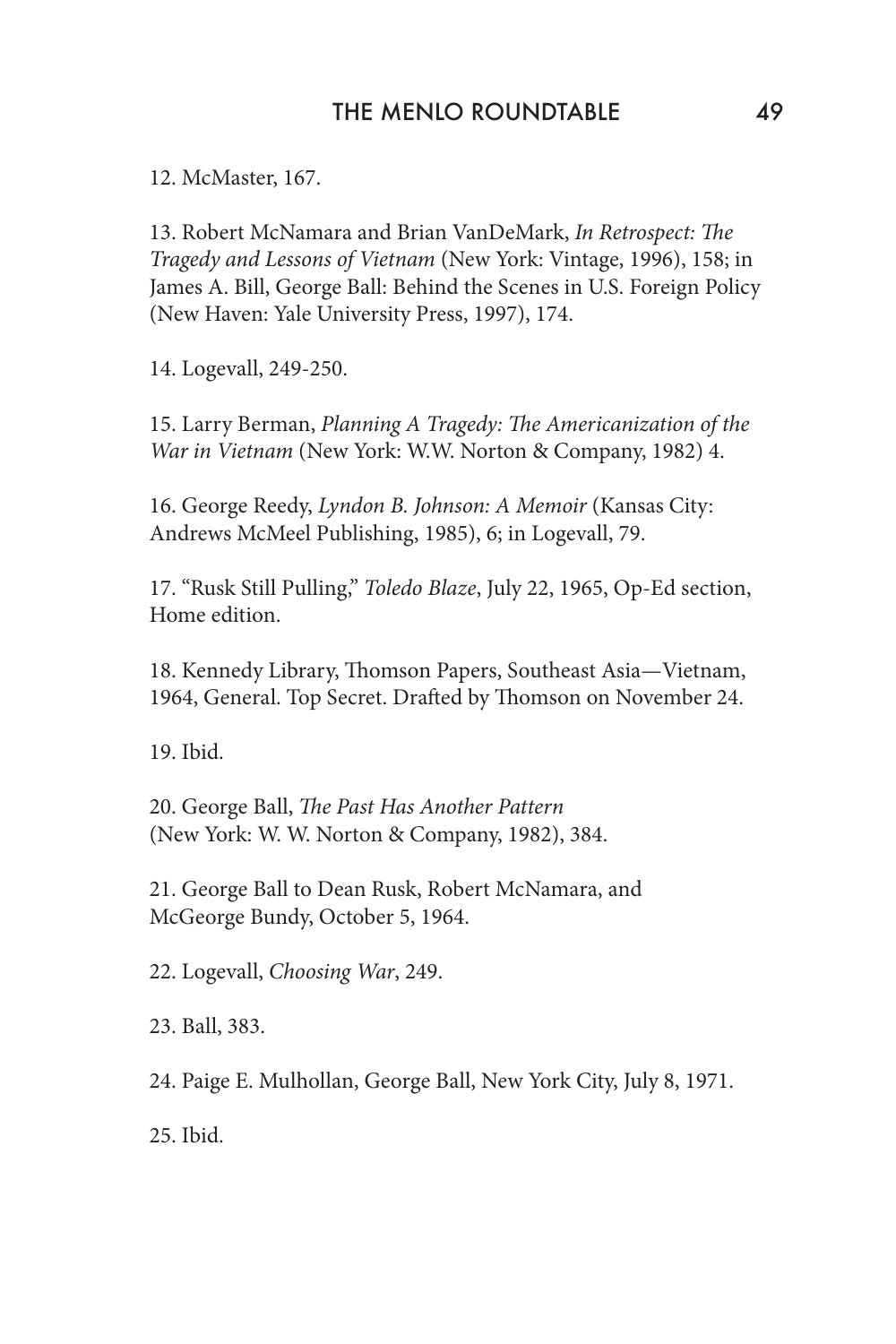26. Logevall, 356; 394.

27. Johnson, *Vantage Point*, 2.

28. Ball, Past, 432.

29. Logevall, 249.

## **Bibliography**

#### *Primary Sources*

Ball, George. *How Valid Are the Assumptions Underlying our Viet-Nam Policies?*. Washington, 1964. In "Top Secret: The Prophecy the President Rejected." Atlantic. July 1972.

Ball, George W. *The Past Has Another Pattern - Memoirs*. 1<sup>st</sup> ed. New York: Norton, 1982.

Johnson, Lyndon Baines. *The Vantage Point: Perspectives of the Presidency*. New York: Holt, Rinehart And Winston, Inc., 1971.

Kennedy Library, Thomson Papers, Southeast Asia—Vietnam, 1964, General. Top Secret. Drafted by Thomson on November 24.

McFadden, D. Robert. "George W. Ball Dies at 84; Vietnam's Devil's Advocate." New York Times, May 28, 1984, New York edition, Obituaries sec.

Paige E. Mulhollan. George Ball. New York City, July 8, 1971.

"Rusk Still Pulling." *Toledo Blaze*, July 22, 1964, Home edition, Op-Ed sec.